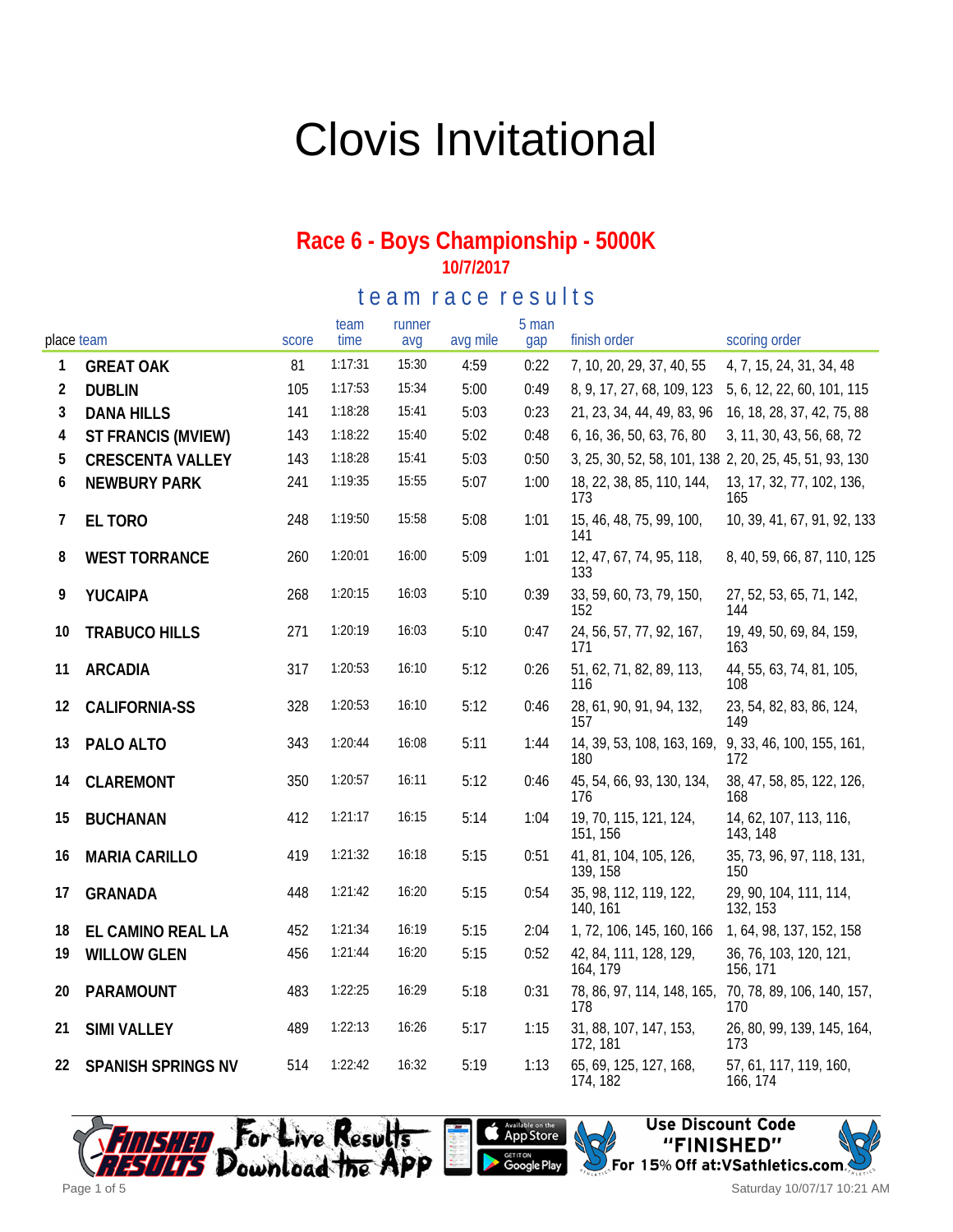### **Race 6 - Boys Championship - 5000K 10/7/2017**

### te a m r a c e r e s ults

| place team |                        |       | team    | runner |          | 5 man | finish order                         | scoring order                       |  |
|------------|------------------------|-------|---------|--------|----------|-------|--------------------------------------|-------------------------------------|--|
|            |                        | score | time    | avg    | avg mile | gap   |                                      |                                     |  |
| 23         | LAND                   | 548   | 1:22:51 | 16:34  | 5:20     | 1:27  | 26, 103, 142, 155, 159,<br>162, 175  | 21, 95, 134, 147, 151,<br>154, 167  |  |
| 24         | <b>LA SERNA</b>        | 582   | 1:23:03 | 16:36  | 5:20     | 0:21  | 102, 117, 120, 137, 146,<br>149, 177 | 94, 109, 112, 129, 138,<br>141, 169 |  |
| 25         | CATHEDRAL LA           | 592   | 1:23:09 | 16:38  | 5:21     | 0:25  | 87, 131, 135, 136, 143,<br>154, 170  | 79, 123, 127, 128, 135,<br>146, 162 |  |
|            | DNP REDWOOD (LARKSPUR) |       | 15:03   | 15:03  | 4:50     |       | 2                                    | 1 Runner                            |  |
|            | DNP LIBERTY RANCH      |       | 15:15   | 15:15  | 4:54     |       | 4                                    | 1 Runner                            |  |
|            | DNP JESUIT             |       | 15:16   | 15:16  | 4:55     |       | 5                                    | 1 Runner                            |  |
|            | DNP LAND (BAK)         |       | 15:23   | 15:23  | 4:57     |       | 11                                   | 1 Runner                            |  |
|            | DNP RANCHO CUCAMONGA   |       | 15:24   | 15:24  | 4:57     |       | 13                                   | 1 Runner                            |  |
|            | DNP CHANNEL ISLANDS    |       | 15:38   | 15:38  | 5:02     |       | 32                                   | 1 Runner                            |  |
|            | DNP POWAY              |       | 15:47   | 15:47  | 5:04     |       | 43                                   | 1 Runner                            |  |
|            | <b>DNP STOCKDALE</b>   |       | 16:05   | 16:05  | 5:10     |       | 64                                   | 1 Runner                            |  |

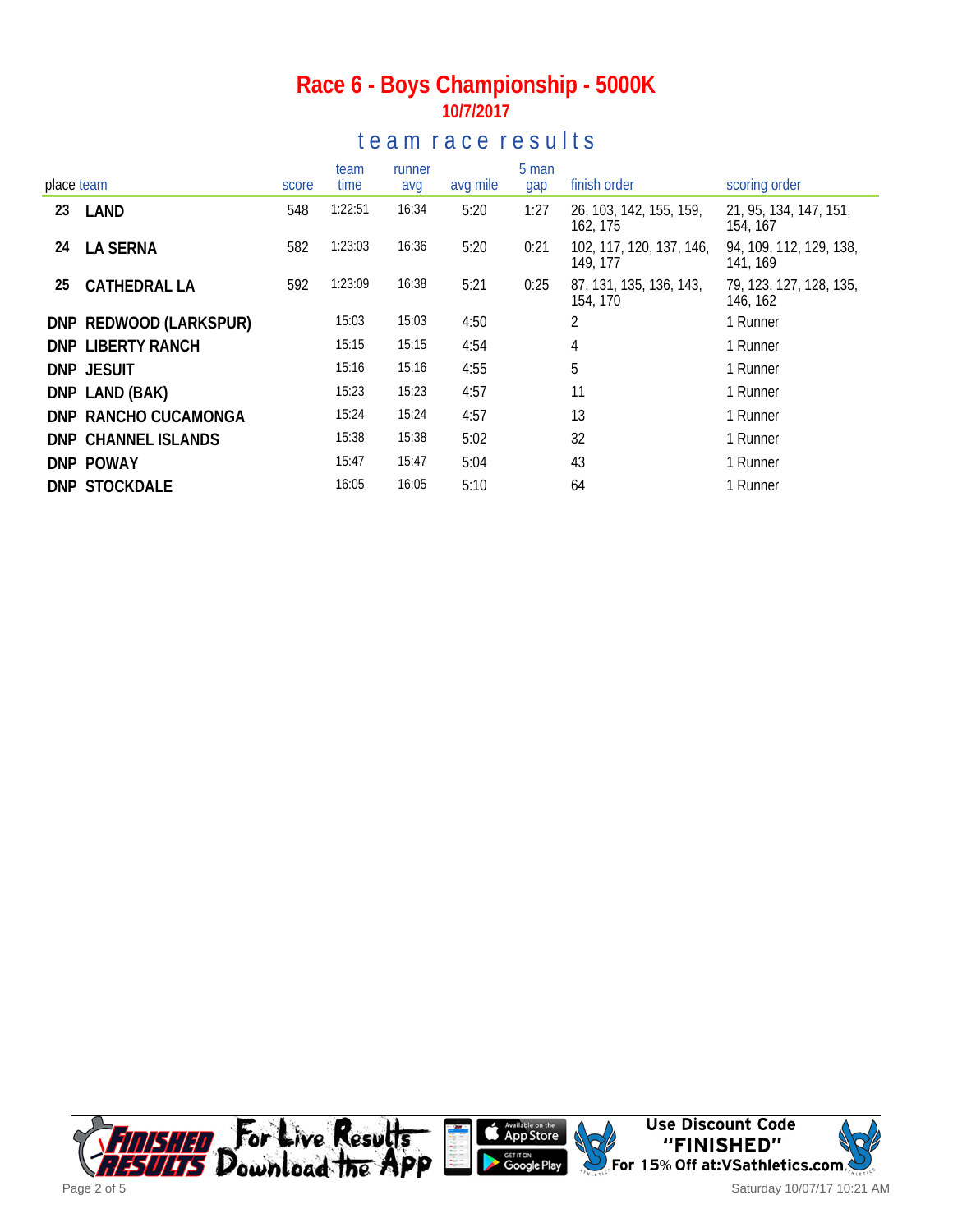# Clovis Invitational

### **Race 6 - Boys Championship - 5000K 10/7/2017**

individual race results

| place | name                                    |    | grade school         | time points |                | place | name                     |                   | grade school         | time points |    |
|-------|-----------------------------------------|----|----------------------|-------------|----------------|-------|--------------------------|-------------------|----------------------|-------------|----|
| 1     | <b>JUSTIN HAZELL</b>                    | 12 | El Camino Real LA    | 15:01.9 1   |                | 35    | <b>JOHN BENNETT</b>      | $12 \overline{ }$ | Granada              | 15:39.0     | 29 |
| 2     | <b>LIAM ANDERSON</b>                    | 11 | Redwood (Larkspur)   | 15:03.0     |                | 36    | <b>JUAN PABLO GARCIA</b> | 10                | St Francis (MView)   | 15:39.0     | 30 |
| 3     | COLIN FITZGERALD                        | 12 | Crescenta Valley     | 15:13.0 2   |                | 37    | <b>TYLER TICKNER</b>     | 11                | Great Oak            | 15:41.0     | 31 |
| 4     | <b>COLLIN ULLRICH</b>                   | 12 | Liberty Ranch        | 15:15.7     |                | 38    | NATHANIEL GARNER         | 12                | Newbury Park         | 15:41.6     | 32 |
| 5     | <b>MATT STRANGIO</b>                    | 10 | Jesuit               | 15:16.7     |                | 39    | SAMUEL CRAIG             | 12                | Palo Alto            | 15:41.9     | 33 |
| 6     | <b>SHYAM KUMAR</b>                      | 12 | St Francis (MView)   | 15:17.0     | 3              | 40    | <b>GAVIN KORBY</b>       | 12                | Great Oak            | 15:42.0     | 34 |
| 7     | <b>JACOB KORGAN</b>                     | 12 | Great Oak            | 15:18.1     | $\overline{4}$ | 41    | <b>BEN LAWSON</b>        | 12                | Maria Carillo        | 15:42.7     | 35 |
| 8     | ADRIAN SCHROEDER                        | 12 | Dublin               | 15:18.6     | 5              | 42    | MARCO DAL CANTO          | 10                | <b>Willow Glen</b>   | 15:43.1     | 36 |
| 9     | <b>GAURAV PHANSE</b>                    | 12 | Dublin               | 15:20.1 6   |                | 43    | ALEJANDRO BARRANCO       | 10                | Poway                | 15:47.1     |    |
| 10    | CARLOS CARVAJAL                         | 12 | Great Oak            | 15:22.6     | 7              | 44    | <b>JACK LANDGRAF</b>     | 12                | Dana Hills           | 15:48.0     | 37 |
| 11    | <b>MOISES MEDRANO</b>                   | 12 | land (Bak)           | 15:23.3     |                | 45    | AJ REYES                 | 11                | Claremont            | 15:50.0     | 38 |
| 12    | <b>CALEB TERRILL</b>                    | 12 | <b>West Torrance</b> | 15:23.5     | 8              | 46    | CALEB DODD               | 12                | El Toro              | 15:50.5     | 39 |
| 13    | <b>DARIUS RILEY</b>                     | 12 | Rancho Cucamonga     | 15:24.5     |                | 47    | RORY ABBERTON            | 12                | <b>West Torrance</b> | 15:52.8     | 40 |
| 14    | <b>HENRY SAUL</b>                       | 11 | Palo Alto            | 15:24.6     | 9              | 48    | <b>MITCH GROFF</b>       | 10                | El Toro              | 15:54.3     | 41 |
| 15    | <b>ADRIAN VARGAS</b>                    | 12 | El Toro              | 15:25.0     | 10             | 49    | SAGAN SVOBODA            | 12                | Dana Hills           | 15:55.1     | 42 |
| 16    | <b>COLTON COLONNA</b>                   | 11 | St Francis (MView)   | 15:26.1     | 11             | 50    | <b>ERIC ENG</b>          | 11                | St Francis (MView)   | 15:55.4     | 43 |
| 17    | LOIC SCOMPARIN                          | 11 | Dublin               | 15:29.0     | 12             | 51    | <b>JACK RUAN</b>         | 11                | Arcadia              | 15:56.2     | 44 |
| 18    | <b>ETHAN RONK</b>                       | 11 | Newbury Park         | 15:29.3     | 13             | 52    | <b>SPENCER GECK</b>      | 12                | Crescenta Valley     | 15:57.3     | 45 |
| 19    | <b>HAYDEN HANSON</b>                    | 12 | Buchanan             | 15:29.6     | 14             | 53    | <b>REED FOSTER</b>       | 12                | Palo Alto            | 15:59.0     | 46 |
| 20    | <b>GABE ABBES</b>                       | 10 | <b>Great Oak</b>     | 15:31.3     | 15             | 54    | <b>VINCENT HUERTA</b>    | 11                | Claremont            | 16:00.7     | 47 |
| 21    | <b>SIMON FULLER</b>                     | 11 | Dana Hills           | 15:31.8     | 16             | 55    | <b>RYAN SHIELDS</b>      | 11                | Great Oak            | 16:01.1     | 48 |
| 22    | <b>JACE ASCHBRENNER</b>                 | 10 | Newbury Park         | 15:33.8     | 17             | 56    | <b>BRYAN LLOPIS</b>      | 12                | <b>Trabuco Hills</b> | 16:02.0     | 49 |
| 23    | <b>CALEB NIEDNAGEL</b>                  | 10 | Dana Hills           | 15:34.4     | 18             | 57    | <b>TREVOR TIRRELL</b>    | 12                | <b>Trabuco Hills</b> | 16:02.3     | 50 |
| 24    | <b>JOSH O'NEILL</b>                     | 11 | <b>Trabuco Hills</b> | 15:35.7     | 19             | 58    | ARTIN ALLAHVERDIAN       | 12                | Crescenta Valley     | 16:03.2     | 51 |
| 25    | <b>MANAN VATS</b>                       | 11 | Crescenta Valley     | 15:36.6     | 20             | 59    | PARKER JENKINS           | 12                | Yucaipa              | 16:03.4     | 52 |
| 26    | <b>LEO OLIVIA</b>                       | 12 | land                 | 15:37.1     | 21             | 60    | <b>JOSHUA WEGHORST</b>   | 11                | Yucaipa              | 16:04.5     | 53 |
| 27    | <b>CHRISTOPHER</b><br>MIDDLETON-PEARSON | 10 | Dublin               | 15:37.4 22  |                | 61    | <b>GABRIEL RAMIREZ</b>   | 12                | California-SS        | 16:04.6     | 54 |
| 28    | <b>EZEQUIEL GURULE</b>                  | 12 | California-SS        | 15:37.9 23  |                | 62    | <b>EDWARD ZENG</b>       | 12                | Arcadia              | 16:05.2     | 55 |
| 29    | CHRIS VERDUGO                           | 10 | Great Oak            | 15:38.0 24  |                | 63    | AIDEN MADDISON           | 10                | St Francis (MView)   | 16:05.3     | 56 |
| 30    | ZACH JOHNSON                            | 12 | Crescenta Valley     | 15:38.4     | 25             | 64    | <b>MARCUS MOTA</b>       | 11                | Stockdale            | 16:05.5     |    |
| 31    | ANDREW TEASDALE                         | 12 | Simi Valley          | 15:38.5     | 26             | 65    | ANDREW RIBEIRO           | 12                | Spanish Springs NV   | 16:05.6     | 57 |
| 32    | RICARDO TORRES                          | 12 | Channel Islands      | 15:38.5     |                | 66    | <b>JEREMIAH ALARCON</b>  | 12                | Claremont            | 16:07.1     | 58 |
| 33    | <b>JUSTIN BRISCOE</b>                   | 10 | Yucaipa              | 15:38.8     | 27             | 67    | ANDREW HAZZARD           | 12                | <b>West Torrance</b> | 16:07.4     | 59 |
| 34    | <b>EDDY WAGENSELLER</b>                 | 11 | Dana Hills           | 15:38.9     | 28             | 68    | <b>HUNTER LAMPI</b>      | 11                | Dublin               | 16:07.9     | 60 |
|       |                                         |    |                      |             |                | 69    | DANIEL HORNER            | 11                | Spanish Springs NV   | 16:08.7     | 61 |









Saturday 10/07/17 10:21 AM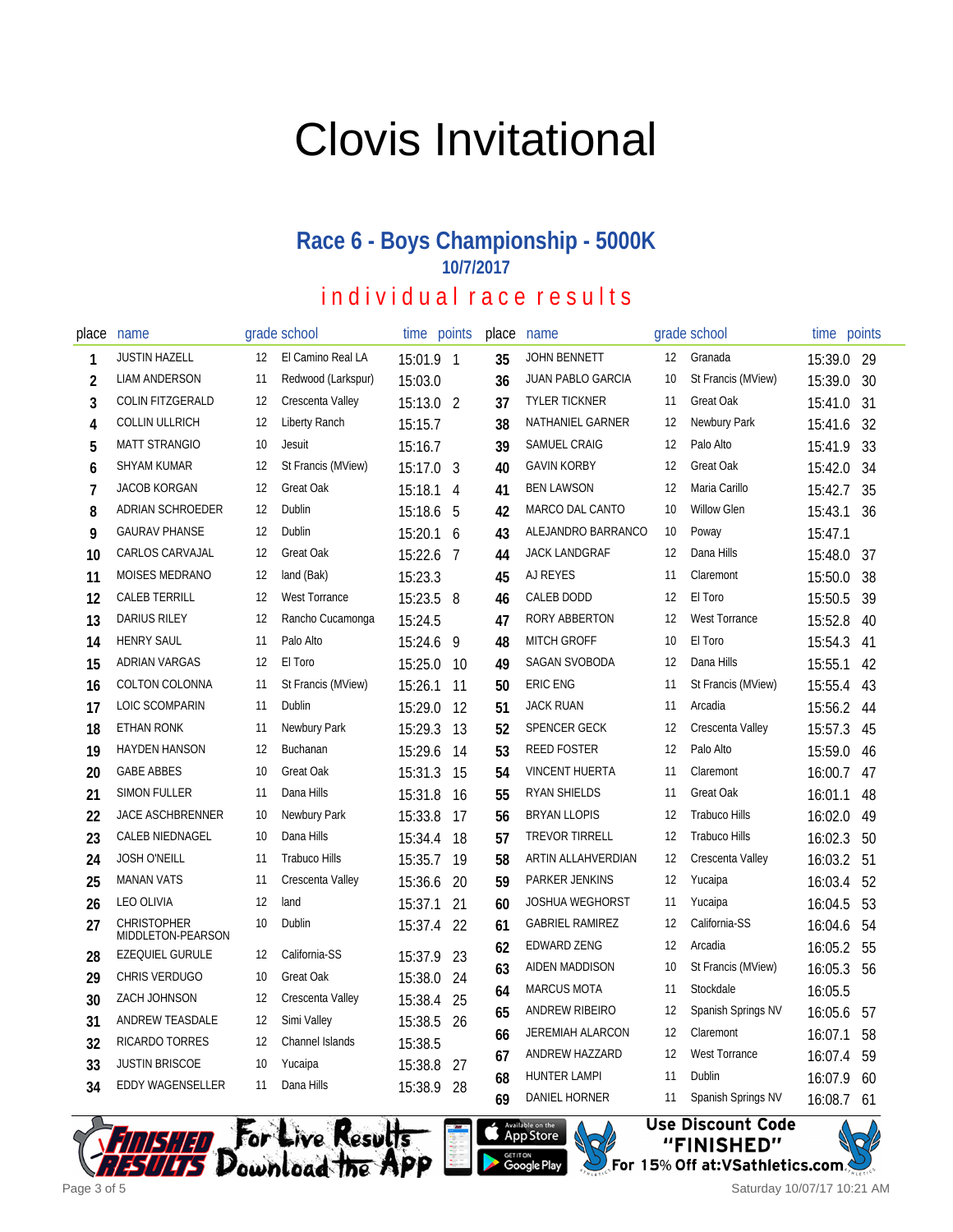### **Race 6 - Boys Championship - 5000K 10/7/2017**

### individual race results

| place | name                       |     | grade school         | time points |      | place | name                           |    | grade school         | time points            |            |
|-------|----------------------------|-----|----------------------|-------------|------|-------|--------------------------------|----|----------------------|------------------------|------------|
| 70    | <b>KELLY BREWER</b>        | 10  | Buchanan             | 16:09.2 62  |      | 112   | <b>CAMERON MEIER</b>           | 11 | Granada              | 16:30.3                | 104        |
| 71    | SOICHIRO NAGAO             | 11  | Arcadia              | 16:10.1     | 63   | 113   | <b>EDRICK TAN</b>              | 12 | Arcadia              | 16:31.1                | 105        |
| 72    | <b>ETHAN SAMUELS</b>       | 12  | El Camino Real LA    | 16:10.2     | 64   | 114   | <b>JOSE JIMENEZ</b>            | 11 | Paramount            | 16:31.2                | 106        |
| 73    | <b>ROSS HARPS</b>          | 12  | Yucaipa              | 16:10.9     | 65   | 115   | RYAN TOTO                      | 12 | Buchanan             | 16:31.3                | 107        |
| 74    | IKE TAMANAHA               | 12  | <b>West Torrance</b> | 16:12.5     | 66   | 116   | <b>KEVIN WANG</b>              | 12 | Arcadia              | 16:31.5                | 108        |
| 75    | ANGEL ALVAREZ              | 12  | El Toro              | 16:14.0     | 67   | 117   | DIEGO BARERRA                  | 12 | La Serna             | 16:31.7                | 109        |
| 76    | DANIEL SKAHILL             | 11  | St Francis (MView)   | 16:14.4     | 68   | 118   | <b>NICCOLO</b><br>ESQUIVELZETA | 11 | <b>West Torrance</b> | 16:31.8                | 110        |
| 77    | <b>JACOB LOWE</b>          | 11  | <b>Trabuco Hills</b> | 16:15.8     | 69   | 119   | <b>TYLER HATTORI</b>           | 11 | Granada              | 16:32.9                | 111        |
| 78    | DIEGO MEJIA                | 12  | Paramount            | 16:17.7     | 70   | 120   | <b>MARCO PEREZ</b>             | 11 | La Serna             | 16:33.2                | 112        |
| 79    | <b>SAM SCHMIDT</b>         | 12  | Yucaipa              | 16:17.8     | - 71 | 121   | <b>DUSTYN MCKENNEY</b>         | 11 | Buchanan             | 16:33.4                | 113        |
| 80    | <b>MASON ELEFANT</b>       | 11  | St Francis (MView)   | 16:18.5     | 72   | 122   | <b>SETH JEPPSON</b>            | 10 | Granada              | 16:33.5                | 114        |
| 81    | <b>ZACH LINDEMANN</b>      | 12  | Maria Carillo        | 16:19.2 73  |      | 123   | <b>KYLE MORRISON</b>           | 11 | Dublin               | 16:33.8                | 115        |
| 82    | <b>TONY SEGURA</b>         | 12  | Arcadia              | 16:19.7 74  |      | 124   | ANDREW GOFF                    | 12 | Buchanan             | 16:33.9                | 116        |
| 83    | <b>CARRICK DENKER</b>      | 10  | Dana Hills           | 16:20.2 75  |      | 125   | <b>MATTHEW HAKIN</b>           | 12 | Spanish Springs NV   | 16:34.3                | 117        |
| 84    | ZACH WALKER                | 12  | <b>Willow Glen</b>   | 16:20.3     | 76   | 126   | <b>COLTON SWINTH</b>           | 10 | Maria Carillo        | 16:34.3                | 118        |
| 85    | NICO YOUNG                 | 10  | Newbury Park         | 16:20.5     | -77  | 127   | HUNTER BEADELL                 | 12 | Spanish Springs NV   | 16:34.4                | 119        |
| 86    | SANTIAGO MARTINEZ          | 11  | Paramount            | 16:20.7     | 78   | 128   | NIC DINSDALE                   | 12 | <b>Willow Glen</b>   | 16:34.4                | 120        |
| 87    | <b>TYRIQ GRANILLO</b>      | 10  | Cathedral LA         | 16:21.7     | 79   | 129   | <b>JULIO CERDA</b>             | 12 | <b>Willow Glen</b>   | 16:36.0                | 121        |
| 88    | ALEJANDRO DIAZ             | 11  | Simi Valley          | 16:22.2     | 80   | 130   | DANIEL SCHEIDER                | 12 | Claremont            | 16:36.4                | 122        |
| 89    | <b>BENJAMIN REED</b>       | 12  | Arcadia              | 16:22.7     | -81  | 131   | DAVID SALAZAR                  | 11 | Cathedral LA         | 16:37.1                | 123        |
| 90    | <b>MIGUEL FAUSTO</b>       | 12  | California-SS        | 16:23.4     | 82   | 132   | <b>MATTHEW FONSECA</b>         | 12 | California-SS        | 16:38.6                | 124        |
| 91    | ANDRES ESPINOZA            | 11  | California-SS        | 16:23.4     | 83   | 133   | NEHME AWAD                     | 11 | <b>West Torrance</b> | 16:39.8                | 125        |
| 92    | <b>REESE BEEHLER</b>       | 11  | <b>Trabuco Hills</b> | 16:23.4     | 84   | 134   | <b>JAMES SETTLES</b>           | 10 | Claremont            | 16:40.9                | 126        |
| 93    | MICHAEL CARPENTER          | 10  | Claremont            | 16:23.7     | 85   | 135   | <b>ANTHONY PEREZ</b>           | 12 | Cathedral LA         | 16:41.8                | 127        |
| 94    | ANGEL SALINAS              | 11  | California-SS        | 16:24.3     | 86   | 136   | <b>ANDREW MATAS</b>            | 11 | Cathedral LA         | 16:42.4                | 128        |
| 95    | RYAN VO                    | 12  | <b>West Torrance</b> | 16:25.2     | 87   | 137   | <b>JERRY BALTZAR</b>           | 10 | La Serna             | 16:42.4                | 129        |
| 96    | <b>HAYDEN STEIN</b>        | -11 | Dana Hills           | 16:25.6     | 88   | 138   | <b>LOGAN NEIL</b>              | 12 | Crescenta Valley     | 16:42.5                | 130        |
| 97    | ALEX GUERRERO              | 12  | Paramount            | 16:26.2     | 89   | 139   | <b>HARRY FRANKL</b>            | 11 | Maria Carillo        | 16:44.2                | 131        |
| 98    | <b>JOSHUA WHITE</b>        | 11  | Granada              | 16:26.3     | 90   | 140   | KINAAR DESAI                   | 12 | Granada              | 16:44.6                | 132        |
| 99    | <b>XAVIER SMITH</b>        | 12  | El Toro              | 16:26.4     | 91   | 141   | EUAN KILPATRICK                | 11 | El Toro              | 16:45.5                | 133        |
| 100   | <b>MYLES BAYNARD-JONES</b> | 12  | El Toro              | 16:26.6     | 92   | 142   | DANNY RODRIGUEZ                | 9  | land                 | 16:46.6                | 134        |
| 101   | <b>CARTER WALCH</b>        | 12  | Crescenta Valley     | 16:26.7 93  |      | 143   | ANDREW CANTU                   | 10 | Cathedral LA         | 16:46.8                | 135        |
| 102   | ANDREW HERNANDEZ           | 11  | La Serna             | 16:27.0 94  |      | 144   | <b>KYNDALL LONG</b>            | 11 | Newbury Park         | 16:47.1                | 136        |
| 103   | <b>SHANE HIXON</b>         | 12  | land                 | 16:27.5     | 95   | 145   | ANTHONY KHASHO                 | 11 | El Camino Real LA    | 16:48.3                | 137        |
| 104   | SCOTT KRUETZFELDT          | 12  | Maria Carillo        | 16:28.0     | 96   | 146   | JESSE MONTEZ                   | 11 | La Serna             | 16:48.8                | 138        |
| 105   | WILL MCCLOUD               | 11  | Maria Carillo        | 16:28.1     | 97   | 147   | <b>BRADLEY WILLIAMS</b>        | 10 | Simi Valley          | 16:49.1                | 139        |
| 106   | GIANCARLO PUCCIA           | 11  | El Camino Real LA    | 16:28.1     | 98   | 148   | CHRISTIAN HERNANDEZ            | 10 | Paramount            | 16:49.5                |            |
| 107   | JOSH MONCADA               | 11  | Simi Valley          | 16:29.0     | 99   | 149   | AIDAN ARREDONDO                | 10 | La Serna             |                        | 140        |
| 108   | DONALD TAGGART             | 11  | Palo Alto            | 16:29.4     | 100  | 150   | <b>MAJOR ALFORD</b>            | 12 | Yucaipa              | 16:50.7<br>16:51.0     | 141<br>142 |
| 109   | NOAH GOLDFARB              | 12  | Dublin               | 16:29.6     | 101  | 151   | <b>BO OLSEN</b>                | 9  | Buchanan             |                        | 143        |
| 110   | NICHOLAS GOLDSTEIN         | 9   | Newbury Park         | 16:30.0     | 102  | 152   | <b>JOEL WINN</b>               | 11 | Yucaipa              | 16:52.3<br>16:52.9 144 |            |
| 111   | MUSTAFA ABDALLA            | 12  | <b>Willow Glen</b>   | 16:30.2 103 |      |       |                                |    |                      |                        |            |